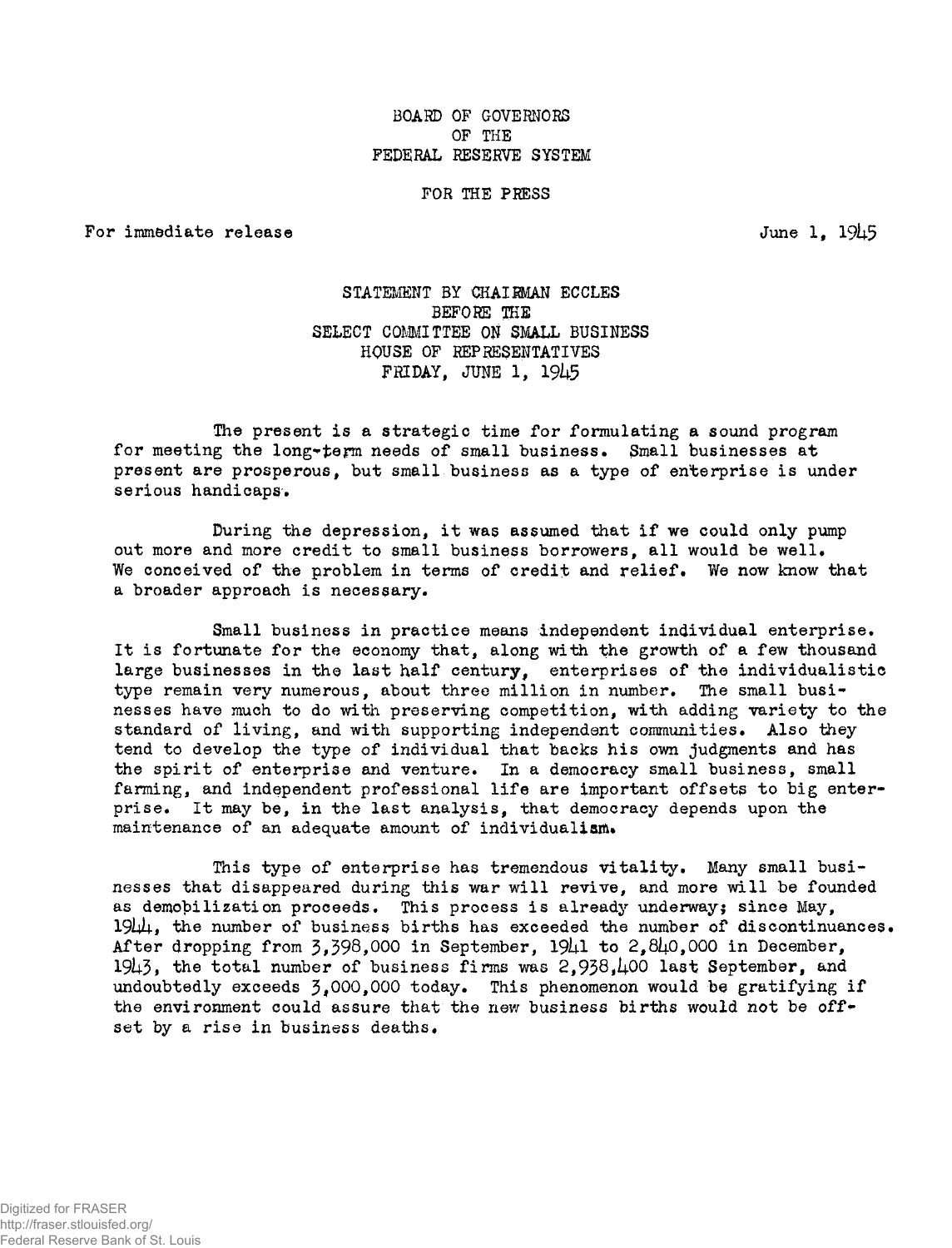In particular, small business is important to employment. In 1939 eight million wage-earners and two million proprietors were employed in enterprises having less than 50 workers each, which was about equal to the total employment in all concerns having 1,000 workers or more. From 1939 to the end of  $19\mu_5$ , employment in the less-than-50-worker concerns declined by 1.7 per cent, whbreas employment in the more than 1,000-worker enterprises increased by 95 per cent. This wartime distortion, however, will tend to rectify itself if conditions are favorable. But conditions are not favorable in certain basic respects, and we can hardly hope for either the desired restoration of individualism in enterprise, or full employment in the Nation, unless conditions are made favorable for the small enterprise.

#### Technological basis of the problem

What, then, is the small business problem? The basis of the problem, it seems to me, is not financial, but technological. Over the years, machines have become far more productive and hence far more costly. The mass producing type of machinery has been greatly developed and applied. As a result of these trends, the minimum capital requirement for successful operation in nearly all fields of enterprise has greatly increased.

This higher capital requirement has had the effect of making it more difficult to start a business. The higher capital requirements have meant higher overhead costs and fixed charges. The higher costs have required a larger volume of business and broader markets. This, in turn, has increased sales costs and required larger amounts of working capital. Investment funds have preferred the enterprises with the broadest market base in order to reduce the risk.

# Three approaches to the problem of small business

I should like to discuss briefly the problem of small business from three general aspects; first, from the standpoint of technological and managerial assistance; second, from the standpoint of adjusting the tax structure; and third, from the standpoint of supplying credit and capital.

## I. The technological approach

The first item in such a program would be to provide a means for placing small business in closer touch with modern technology and, in general, with the best management information and technics of every type. The big organizations have their own laboratories, some 2200 in number, and large companies and associations covering the major portions of their industries are constantly in touch with the National Bureau of Standards. The larger businesses also have their own economic and marketing experts and staffs. Not only is the small business unable to support such services, but its management often does not know where to write for the most reliable type of information.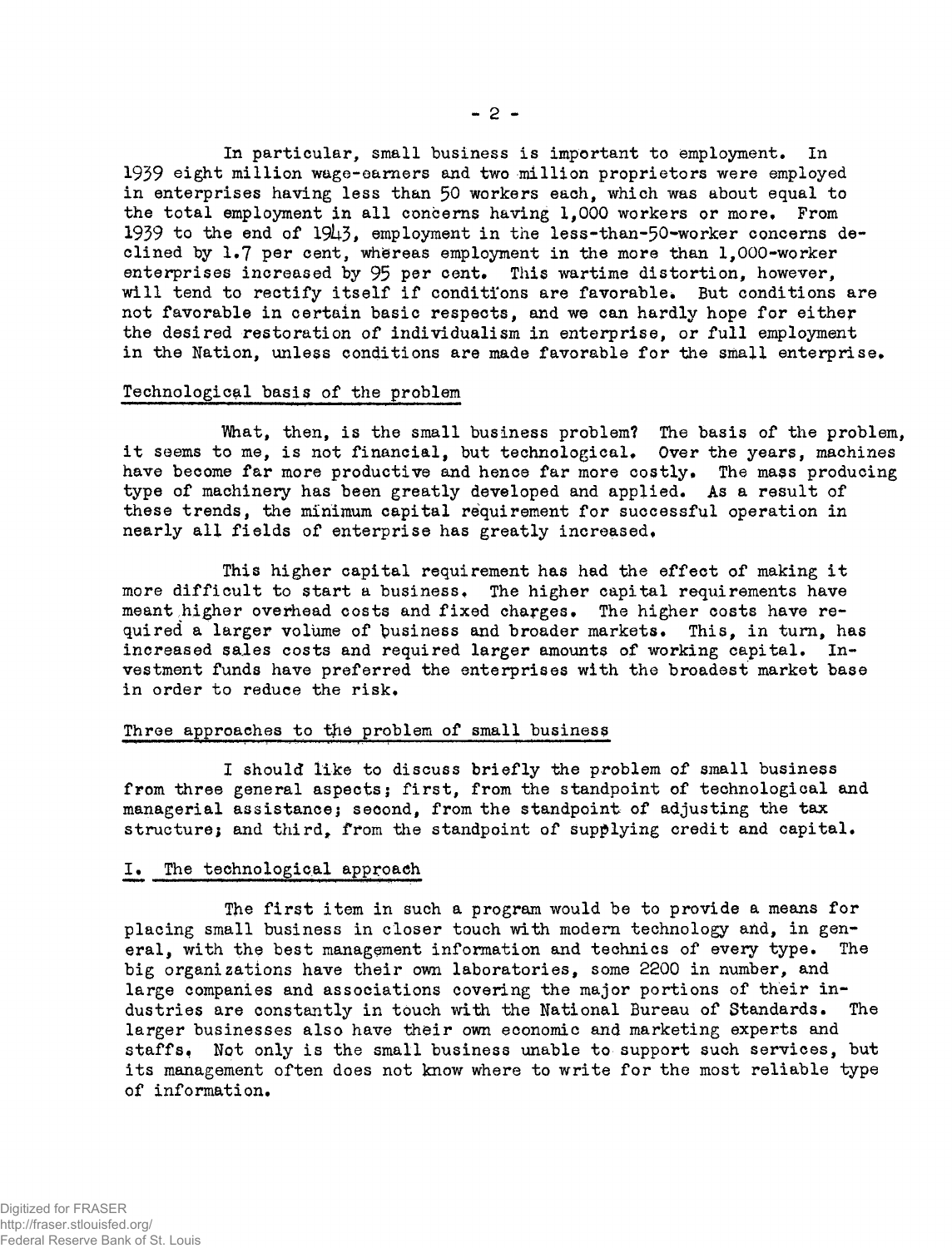A central place should be established within the Government, to which the small business may send in a query on any problem connected with management, such as technological or production problems, sources of materials, use of by-products, methods of personnel administration, accounting standards, market opportunities, etc. The central bureau would, in effect, do for business and industry what the Department of Agriculture does for agriculture.

#### II« The taxation problem

The second, and perhaps the most important, approach to the small business problem is in the tax field. The tax structure should be revised so that, in effect, it will'put a premium on funds invested in new ventures and a penalty on funds that are put into existing ventures for speculative capital gains.

What would greatly encourage small business after the war is ended would be, first, to reduce the excess profits tax from the present 95 per cent maximum to, possibly,  $65$  per cent, and to make the corporation tax, say,  $25$ per cent instead of  $\mu$ 0 per cent as it is now with the surtax. Secondly, to exempt from the 25 per cent corporate tax all profits paid out in dividends which would be taxed in the hands of the recipients. This would avoid the double taxation that is so great a deterrent to the investor in productive enterprise. It would also have the desirable effect of inducing corporations to pay out rather than to retain profits. Third, to give an exemption of \$25,000 to all corporations under the excess profits tax. This would be of little moment in the case of a large corporation, but it would be a tremendous benefit to the smaller and medium sized concerns.

## (1) Excess Profits Tax

I am in accord with the recent proposals of the Joint Committee for Internal Revenue Taxation and the Treasury Department for raising the specific exemption under the excess profits tax from \$10,000 to \$25,000. This will reduce the number of excess profits tax paying corporations greatly and will do much to render investment in the smaller business unit more attractive. Similarly, small corporations will profit from the accelerated carry-back and amortization provisions included in the Committee<sup>1</sup>s proposal.

For the duration of the war this will be a satisfactory arrangement, but what shall be done thereafter? There is a tendency in current tax discussions to consider the excess profits tax as a tax to be discarded immediately, once the last shot is fired. I disagree. Some reduction in business taxes will be possible and helpful, but we should not give all the benefit to the corporations with excess profits. Elimination of the excess profits tax, while retaining corporation income tax rates at their present level, would give the greatest tax relief to those who need it least. This would be a tax differential unfavorable to the weakest corporations.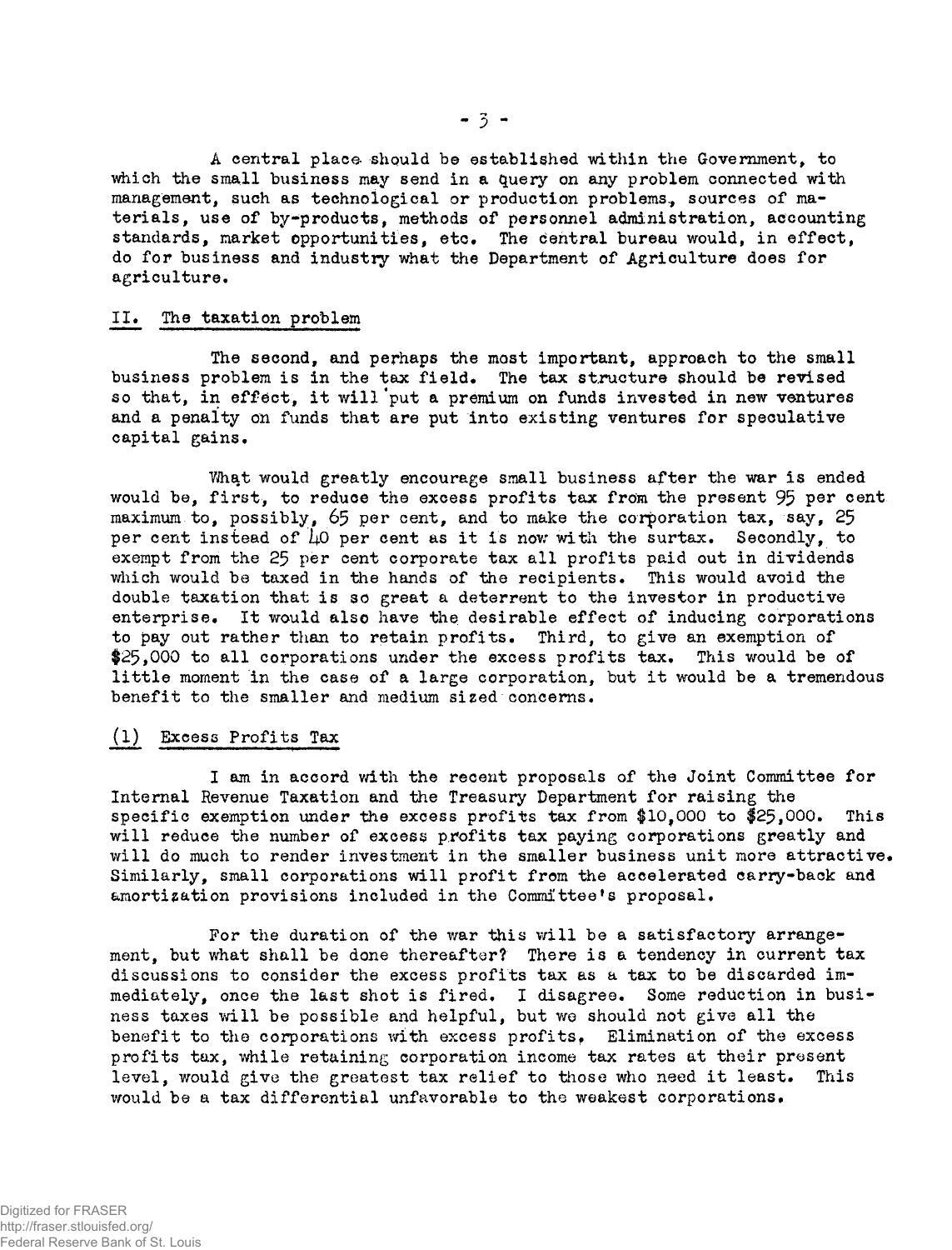It should not be forgotten that excess profits in the next few years will be as direct a result of the war as are the excess profits of today. I can see no justification for failing to tax those war profits then, as now» Beyond that, however, complete elimination of the excess profits tax will make it impossible to provide the tax benefits that I have mentioned for the smaller enterprises.

## (2) Corporation Income Tax

Among various adjustments that need to be made in the corporation income tax, the treatment of dividends and of losses are of particular importance to the small corporations.

Under present and prewar practice, equity capital is taxed under the corporation income tax, and again, under the personal income tax, when distributed in the form of dividends. Income from fixed debt forms, on the other hand, is not taxed at the corporate level, interest payments to bondholders being taxed but once, under the personal income tax. The resulting discrimination against income from equity capital is serious, particularly for the small enterprise which needs new capital. Numerous schemes have been proposed to give tax relief to equity capital. I should prefer to give the relief at the corporate level, and exclude from taxable income such part of corporate profits (or a fraction thereof) as is distributed in the form of dividends. This tax credit would take care of the problem of double taxation and, in addition, would exort a healthy pressure for the distribution of dividends. Also, it would be a good deal simpler than some of the other. methods which have been suggested. To protect small corporations in need of funds for capital expansion, it might be well to provide that some minimum amount of retained income, say  $$50,000$ , receive the same favorable tax treatment as that given to distributed profits.

Adequate provision for carry-over of losses is also vitally important to the small corporation, which is not in a position to spread its risks over a wide variety of products and markets and is, therefore, more likely to have a fluctuating income. If a 5 or 6-year period for the carry-forward of losses is allowed, combined perhaps with a 2-year carryback period, this disadvantage of the small firm will be reduced.

The great mass of truly small business units, however, are unincorporated. Their tax problem, therefore, is under the personal, rather than the corporation, income tax. From a social point of view, these are the very units which it is most important to encourage. But at the same time the technical problems of providing encouragement under the personal income tax are the most complex and difficult of solution.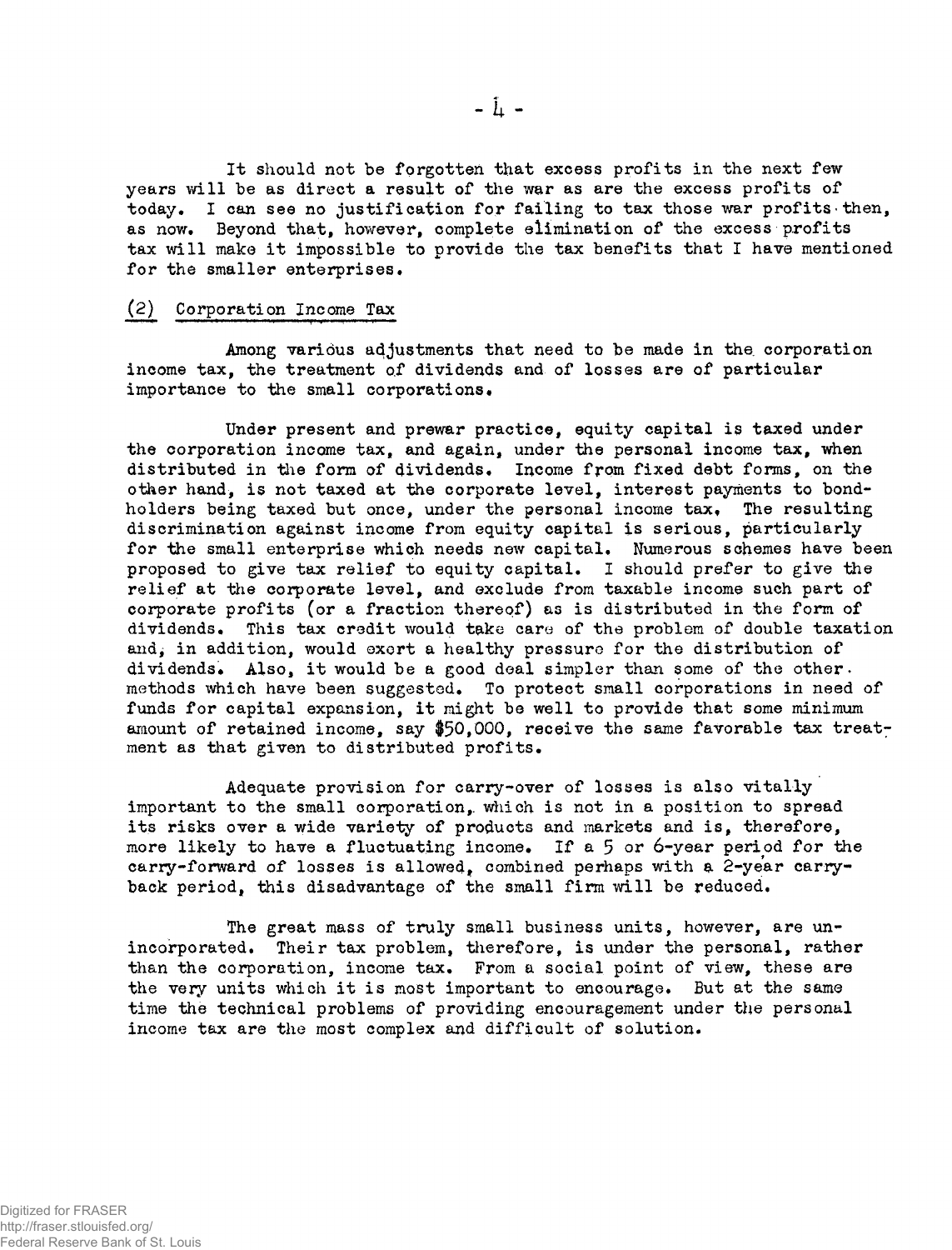## III. The financial problem

Undoubtedly, there is a lack of an adequate mechanism today for providing equity capital for the smaller ventures. The exemption from SEC requirements for financing up to \$500,000 should be of help to the smaller concerns in obtaining equity capital. However, even with this exemption, costs of new financing will still be high on small flotations.

The Investment Bankers Association of America has presented a plan which is directed toward filling a gap in our investment institutions. The local investment company, directed by local business leaders and locally administered, is the best replacement for the individual investor, and  $un$ questionably better than any central or large-scale investing institution, private or governmental. Local business leaders know their localities and the enterprises in them, and community patriotism is a force that should be brought to bear.

The plan is also sound in clearly recognizing that additional funds will also be needed, by such local investment companies, if the job is to be properly done. But there are other features of the IBA plan that are less convincing. The required additional funds under this plan would be borrowed direct by sale of debentures to the Federal Reserve Banks, whereas it seems to me that the private investment market, or such pools of private capital as the credit pools recently formed by commercial banks throughout the United States, would be a more appropriate source.

The funds that the IBA plan proposes to use would not be available if the Wagner-Spence Bill is enacted, as I hope it will be. Federal Reserve funds are not appropriate for this purpose because there should be no mandatory requirement for their creation which might conflict with over-all credit and monetary policy. Hence, if the plan is not to be supported by private funds, a Government appropriation will be necessary.

There are some other features of the IBA plan which I think should be modified, but I shall not undertake to discuss them here.

Turning to the credit problem as it affects small business, I feel that it should be clearly conceived of as one of stimulating the flow of private credit to small business, as opposed to direct governmental lending. The great majority of all banks are themselves small businesses, and Government should encourage them, not compete with them in the lending field.

Many small businesses, which are not in need of long-term credit, have satisfactory short-term credit relations with their banks, and for them no credit problem exists. The problem is how to bring the commercial bank loan further over into the area of the marginal credit risk, particularly for long-term credit.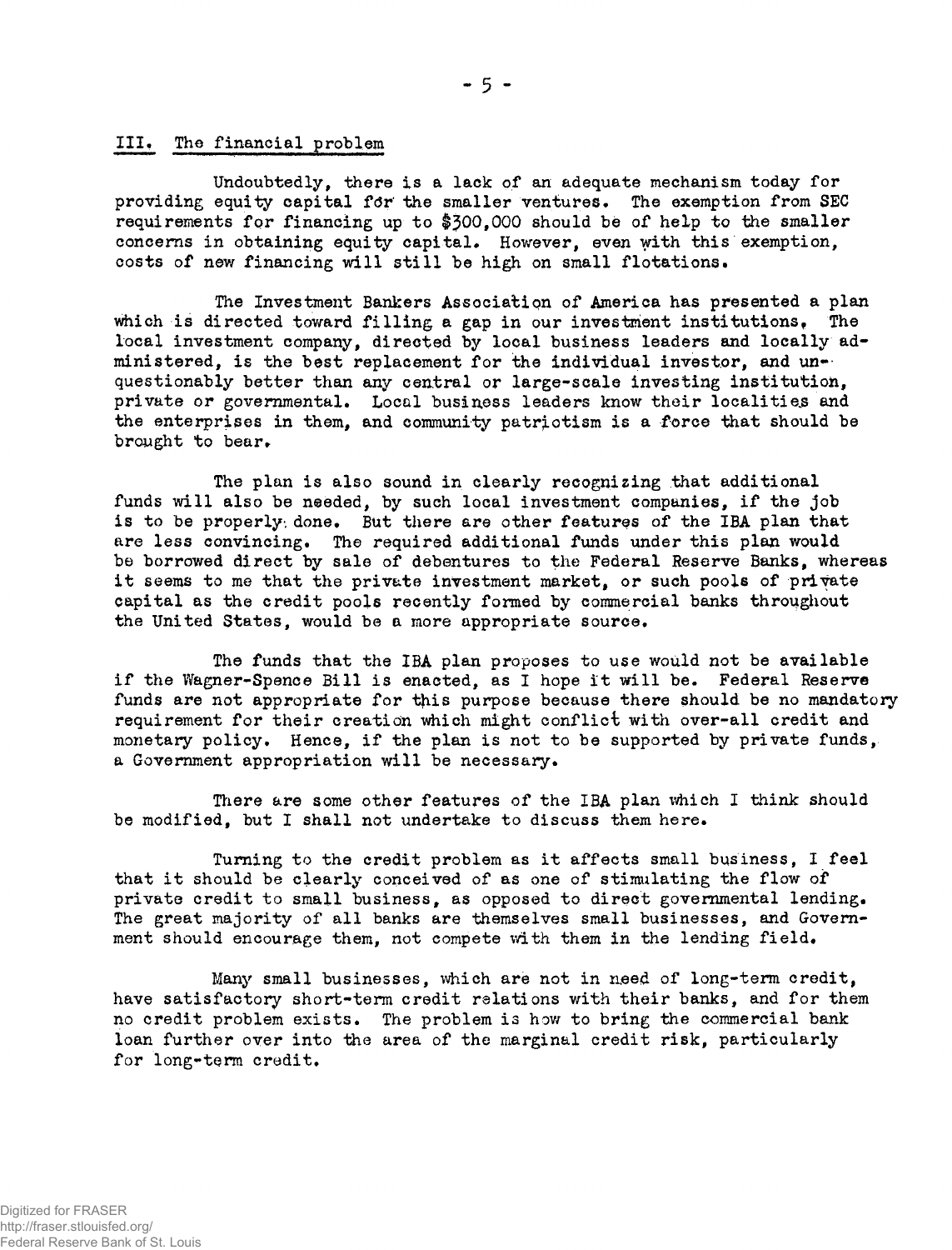The technique of the so-called V-loan, which has provided billions of dollars of credit for war production, is a logical answer to the problem. The idea was by no means new. It was an outgrowth of the credit plan adopted by Congress in *193k* in adding section 13b to the Federal Reserve Act. That legislation authorized Federal Reserve Banks, under narrow restrictions, to make direct loans to business and industry, participating, however, with local banks wherever possible in these loans and commitments.

The Wagner-Spence.Bill, which is pending before the Banking and Currency Committees, would carry over into the reconversion period and, specifically, until the end of 1949, unless further extended by Congress, this guarantee principle of governmental aid which has worked out so successfully in FHA financing and in the so-called V and T loaning operations for war production and for transitional reconversion purposes.

Instead of setting up governmental lending agencies financed out of taxes or deficits to supplement or, as so often happens in fact, to compete with banks or other private lending institutions, it would be far better, if we are to preserve a free enterprise system, to aid the banks and similar institutions to function more effectively in meeting the varied and changing needs of business, industry, agriculture and individuals in the communities they serve. "Where oppressive and restrictive regulations beyond those required for public protection cripple private lending institutions, they need to be liberalized and amended in the light of modern needs and conditions.

Some progress has been made in .that direction, notably in the revision of bank examination policy in 1938. The revised procedure, under which appraisals of bank assets are based on intrinsic worth rather than on fluctuating current market values, has been adopted in principle by the three Federal bank supervisory authorities and by those of practically all of the states. If it has not been carried out adequately in practice, it is largely because old habits die hard.

Similarly, the Banking Act of 1935 liberalized the authority of the Federal Reserve Banks to lend to member institutions. Nevertheless, additional provision should be made for encouraging the flow of Ipcal bank credit by a mechanism such as is provided in the Wagner-Spence Bill. This measure would repeal the restrictive provisions of 13b. The loans would be made by private banks. To the extent that the banks made them without  $r e^*$ liance upon the guarantee, so much the better. For borderline or marginal risk loans, a guarantee in part, that is, up to 90 per cent, would be available. As in the V and T loans, the fee which the lending banks would pay for the guarantee would increase with the percentage of the loan guaranteed. Hence the inducement would exist for the banks to assume as much of the risk as they felt they safely could. No appropriation would be required from Congress, since the fund originally provided under section 13b, amounting to approximately 139 million dollars derived from the gold increment, would be made available. This would permit upwards of one-half billion dollars to be